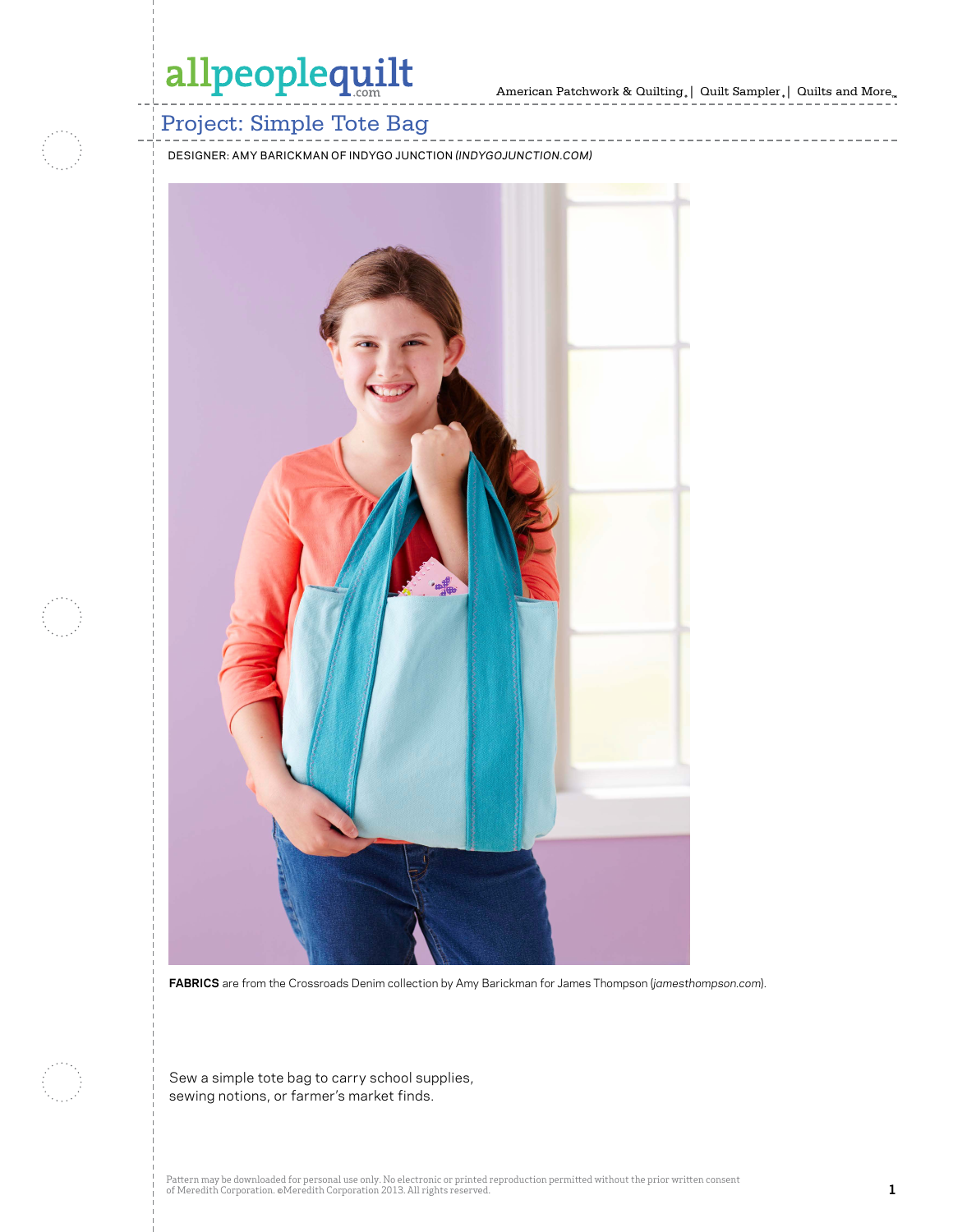### Project: Simple Tote Bag

- Materials **•** 2—15×20" rectangles of light aqua denim (bag)
- **•** 4—2 3⁄4×45" strips of dark aqua denim (handles)
- 
- **•** Tracing paper **•** Thread to match fabrics **•** Pink thread for topstitching
- handles
- 
- 
- **•** Sewing machine **•** Iron, ironing surface **•** Water-soluble marking pen

#### Step 1

Trace Bag Pattern on *page 5–6* onto paper to make a template. Cut out template on drawn lines (photo 1).

#### Step 2

Fold a light aqua 15×20" rectangle in half to make a 15×10" rectangle. Place paper template on fold; pin paper template to fabric. Carefully cut around template to make bag front. Repeat with remaining light aqua 15×20" rectangle to make bag back. Finish side and bottom edges with zigzag stitch if desired.

#### Step 3

With right sides together, sew together two dark aqua 2 3⁄4×45" strips along each long edge, leaving short ends open. Repeat with remaining dark aqua 2 3⁄4×45" strips (photo 2).

#### Step 4

Turn one set of strips right side out through one short end to make a handle. Repeat to make a second handle (photo 3).

TIP: Use a large safety pin attached to one end to turn handle right side out or baste end and use turning

#### tool.

#### Step 5

Pin one handle to bag front as marked on pattern, 2 1⁄2" from center, lining up ends of handles with bottom edge of bag front. Repeat for bag back (photo 4).

#### Step 6

Set machine to the largest width and length for a zigzag stitch. Starting at bottom of bag, zigzag stitch along edges of each handle, stopping about 1" from the top of the bag (photo 4) .

#### Step 7

With right sides together, pin bag front to bag back, aligning edges at sides and bottom. Using a 1⁄2" seam, sew together pieces along side and bottom edges.

#### Step 8

With bag still wrong side out, tuck handles inside, then fold down unstitched top edge 1⁄4", and then 1⁄4" again; press and pin. Topstitch pinned edge, being careful not to catch handles in the seam (photo 5) .

#### Step 9

Finish zigzag topstitching along handle edges, securing handles to top edge of bag as you sew.



Pattern may be downloaded for personal use only. No electronic or printed reproduction permitted without the prior written consent of Meredith Corporation. ©Meredith Corporation 2013. All rights reserved.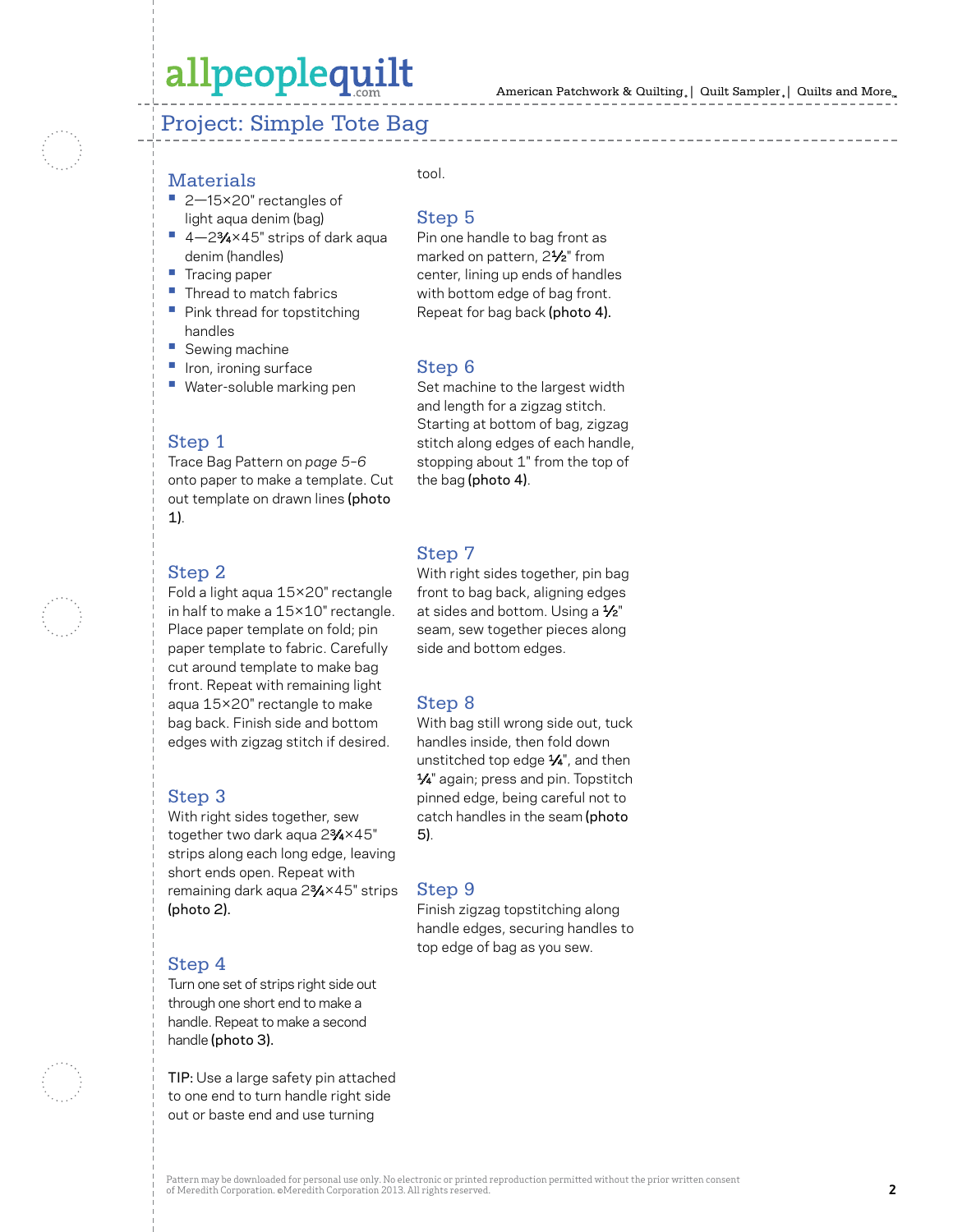$\cdots\cdots\cdots\cdots$ 

### Project: Simple Tote Bag



PHOTO<sub>1</sub>



PHOTO 2 PHOTO 3



PHOTO 4 PHOTO 5

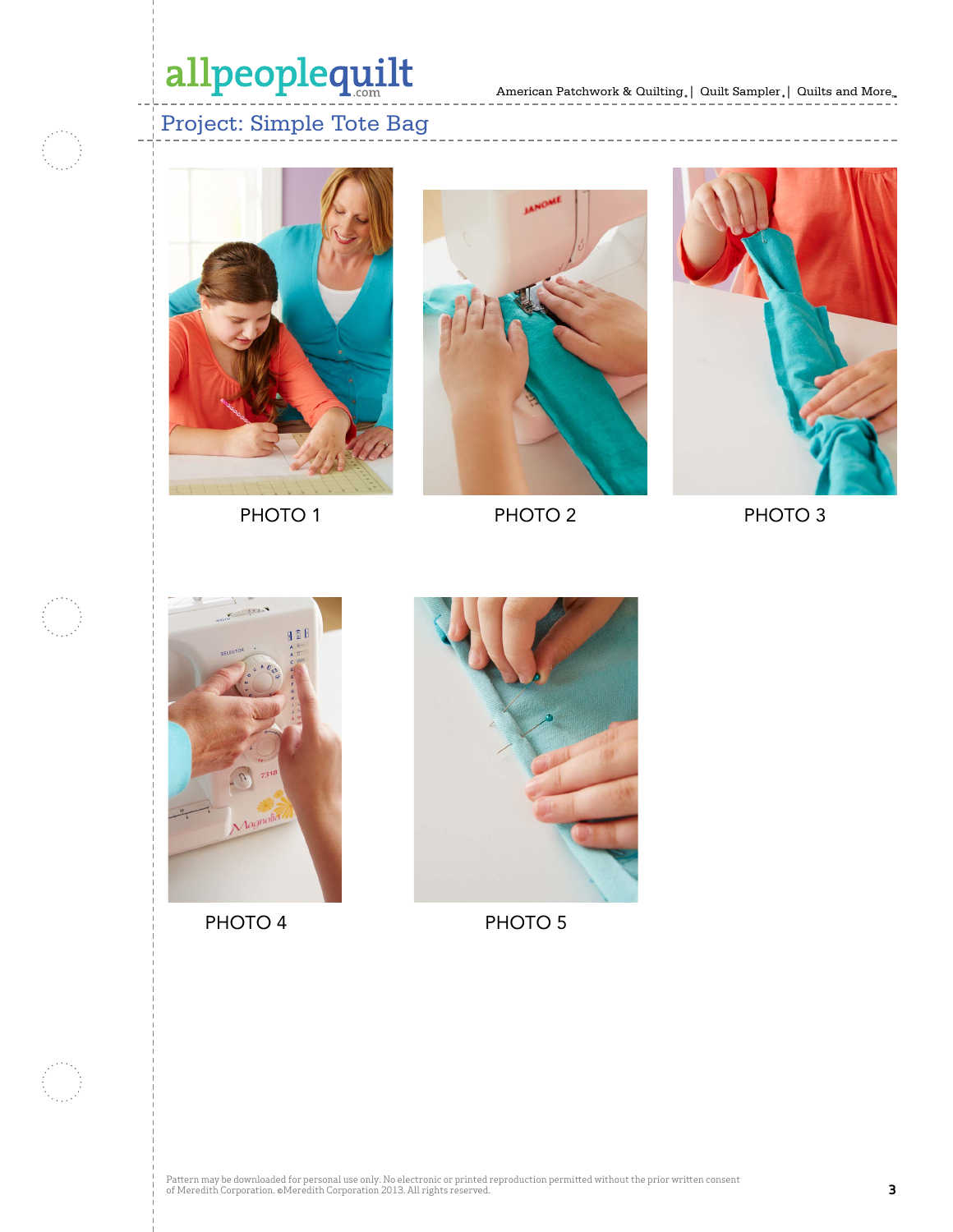American Patchwork & Quilting,  $\mid$  Quilt Sampler ,  $\mid$  Quilts and More.

-----------------



PHOTO<sub>7</sub>

Pattern may be downloaded for personal use only. No electronic or printed reproduction permitted without the prior written consent of Meredith Corporation. ©Meredith Corporation 2013. All rights reserved. **4**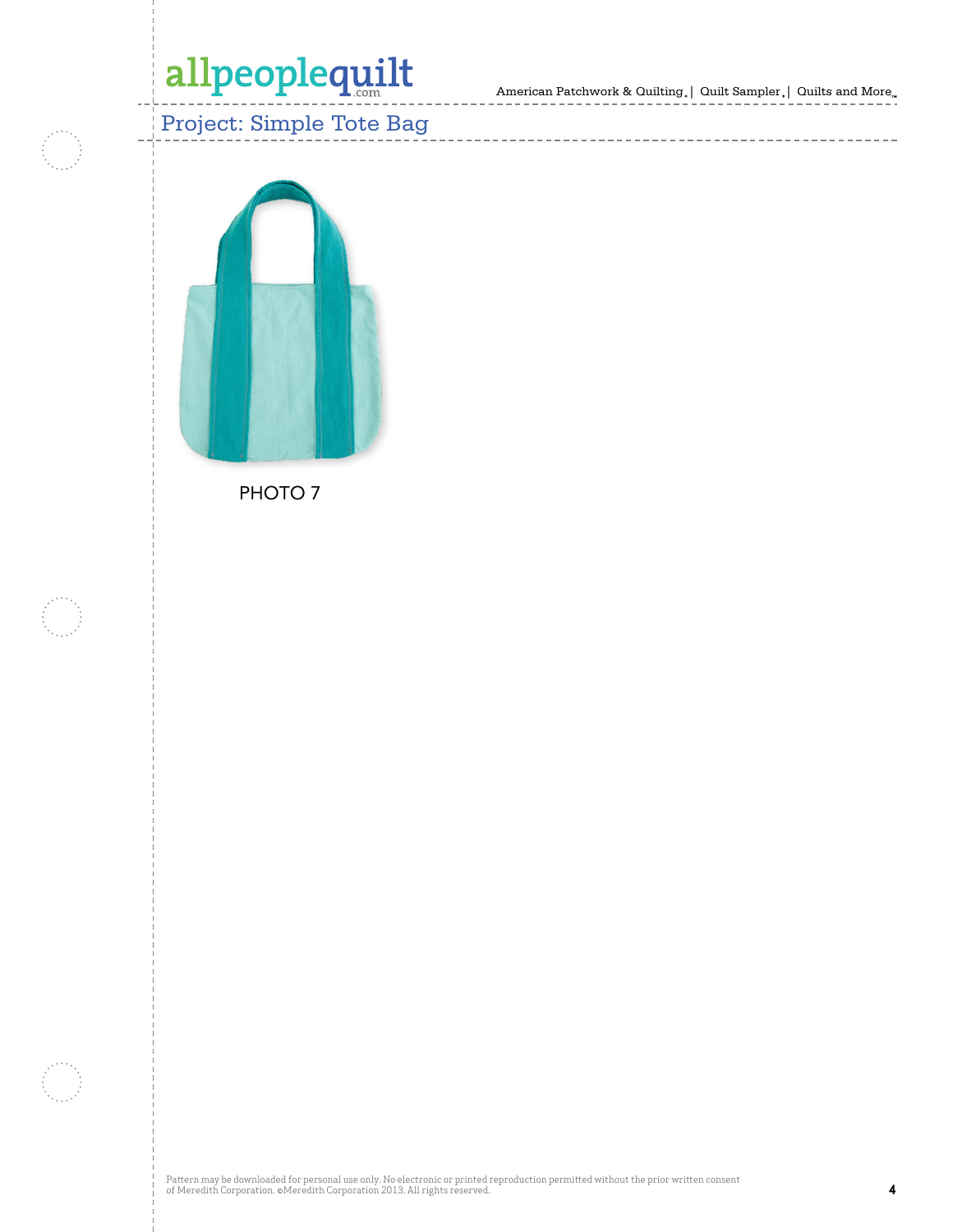American Patchwork & Quilting | Quilt Sampler | Quilts and More  $\sim$   $\sim$   $\sim$   $\sim$   $\sim$   $\sim$   $\sim$   $\sim$ 

### Project: Simple Tote Bag